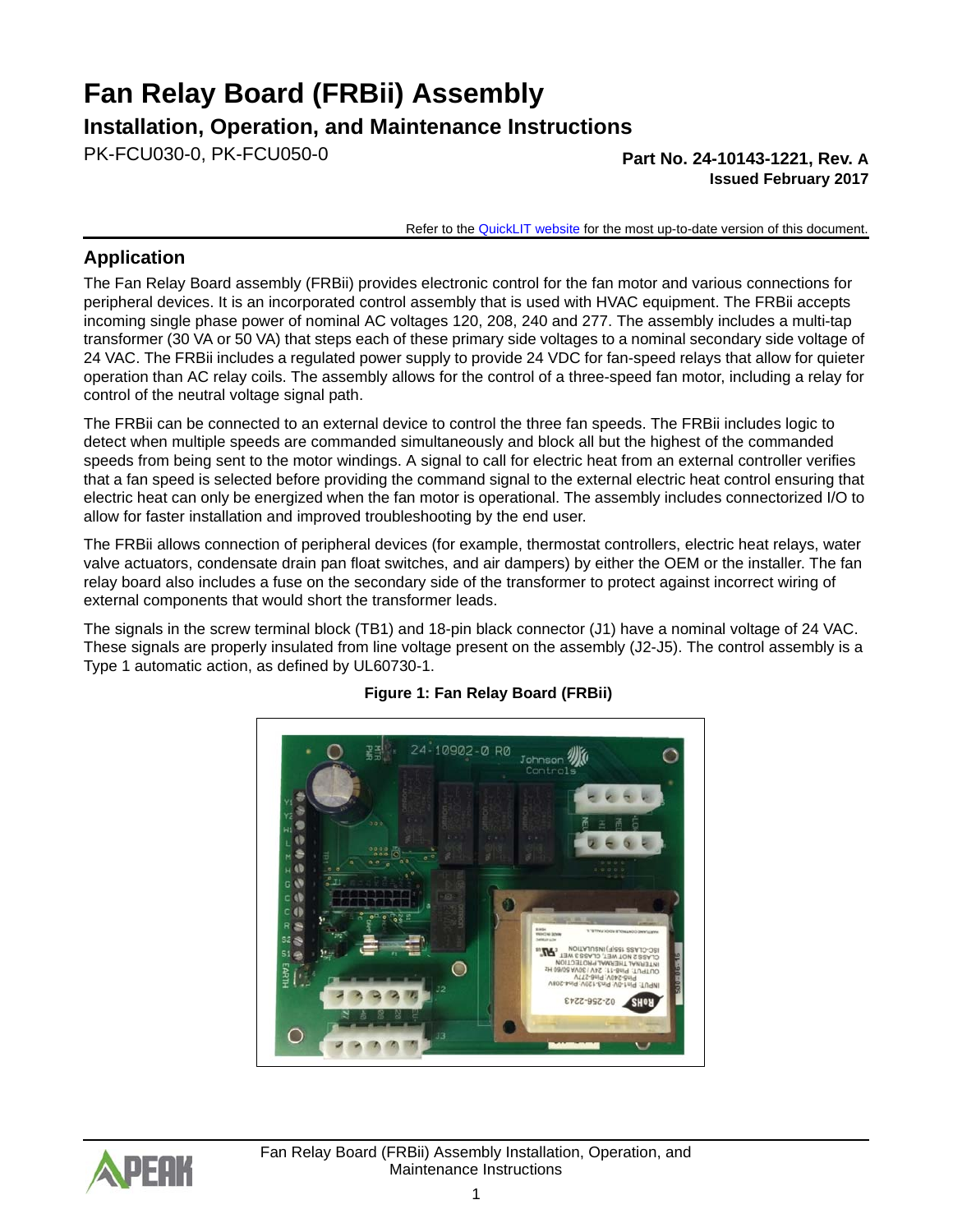#### *Materials and Special Tools Needed*

The following tools are required for installation and troubleshooting:

- six No. 8-3/4 in. screws
- digital multimeter capable of measuring 30 Volts AC/DC
- insulated 1/8 in. flat-bladed screwdriver
- fuse puller
- mini-hook test clips for multimeter (optional)

### **Mounting**

**IMPORTANT:** Do not overtighten the screws. Overtightening may strip the threads and will void the warranty.

Use No. 8-3/4 in. screws (quantity of six) and install the assembly in an approved electrical enclosure with the provided standoffs in the assembly.

#### **Wiring**



#### **Risk of Electric Shock.**

Disconnect or isolate all power supplies before making electrical connections. More than one disconnection or isolation may be required to completely de-energize equipment. Contact with components carrying hazardous voltage can cause electric shock and may result in severe personal injury or death.

## **A ADVERTISSEMENT**

#### **Risque de décharge électrique.**

Débrancher ou isoler toute alimentation avant de réaliser un branchement électrique. Plusieurs isolations et débranchements sont peut-être nécessaires pour -couper entièrement l'alimentation de l'équipement. Tout contact avec des composants conducteurs de tensions dangereuses risque d'entraîner une décharge électrique et de provoquer des blessures graves, voire mortelles.

# **A WARNING**

#### **Risk of Electric Shock.**

Disconnect power from the controller before making any adjustments. Do not touch any part of the printed circuit board while power is applied. Failure to follow these precautions can result in personal injury or death.

# **A** ADVERTISSEMENT

#### **Risque de décharge électrique.**

Déconnecter l'alimentation du controller avant toute opération de réglage. Veiller à ne toucher aucune partie du circuit imprimé lorsque celui-ci est sous tension. Le non-respect de ces précautions peut provoquer des blessures graves, voire mortelles.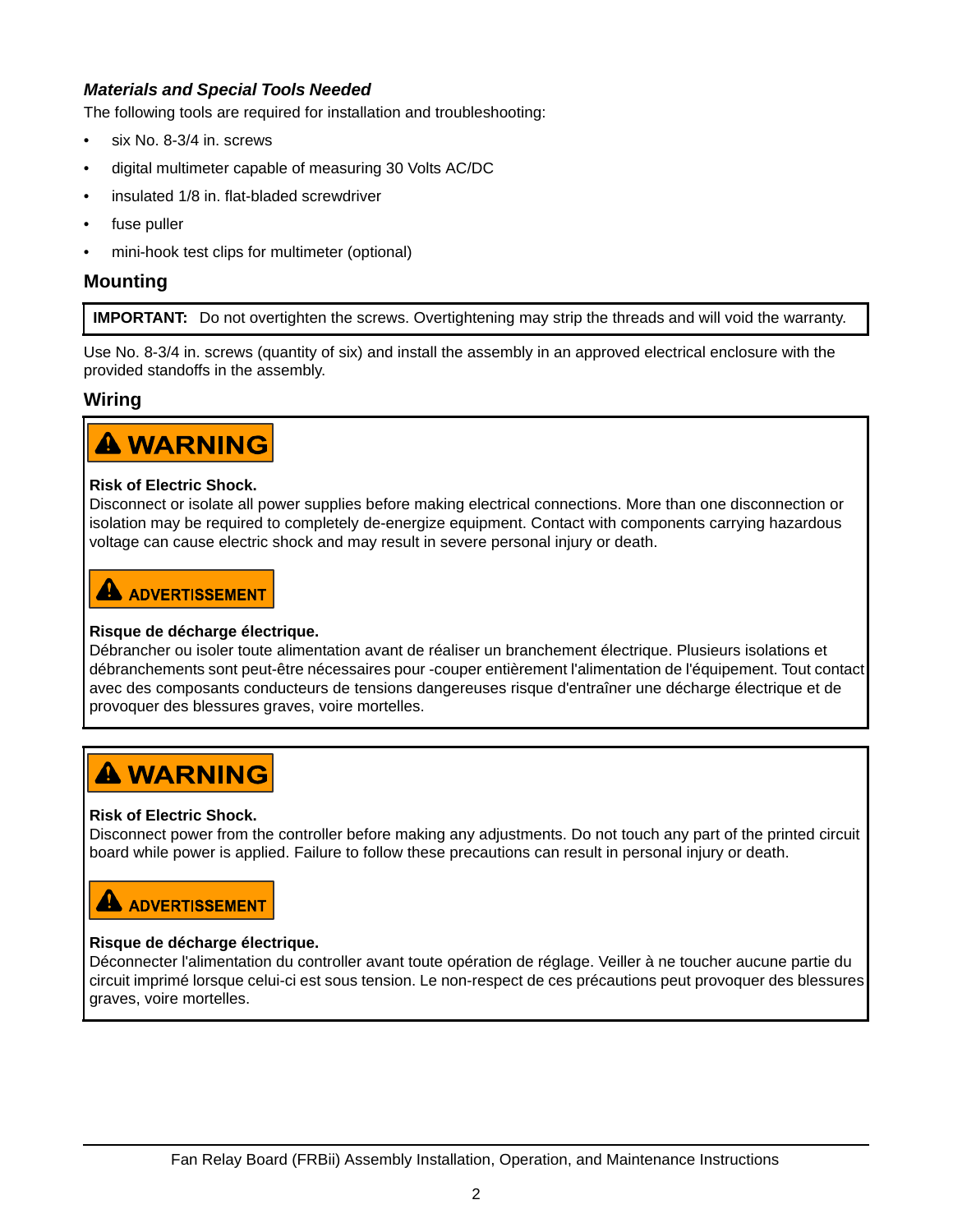# **A WARNING**

#### **Risk of Electric Shock.**

Ground the FRBii according to local, national, and regional regulations. Failure to ground the FRBii may result in electric shock and severe personal injury or death.



#### **Risque de décharge électrique.**

Raccorder l'FRBii à la terre conformément aux réglementations locales et nationales en vigueur. Le non-respect de l'obligation de mise à la terre de l'FRBii risque d'entraîner une décharge électrique et de provoquer des blessures graves, voire mortelles.

**IMPORTANT:** Use copper conductors only for line voltage terminations. Make all wiring connections in accordance with local, national, and regional regulations. Do not exceed the FRBii electrical ratings..

To wire the FRBii assembly:

- 1. Install the wiring in a manner that ensures it does not cause a hazard. Verify that the wiring is protected against electrical and mechanical damage.
- 2. Ground the assembly from the EARTH terminal (W2) to the enclosure [\(Figure 2](#page-3-0)).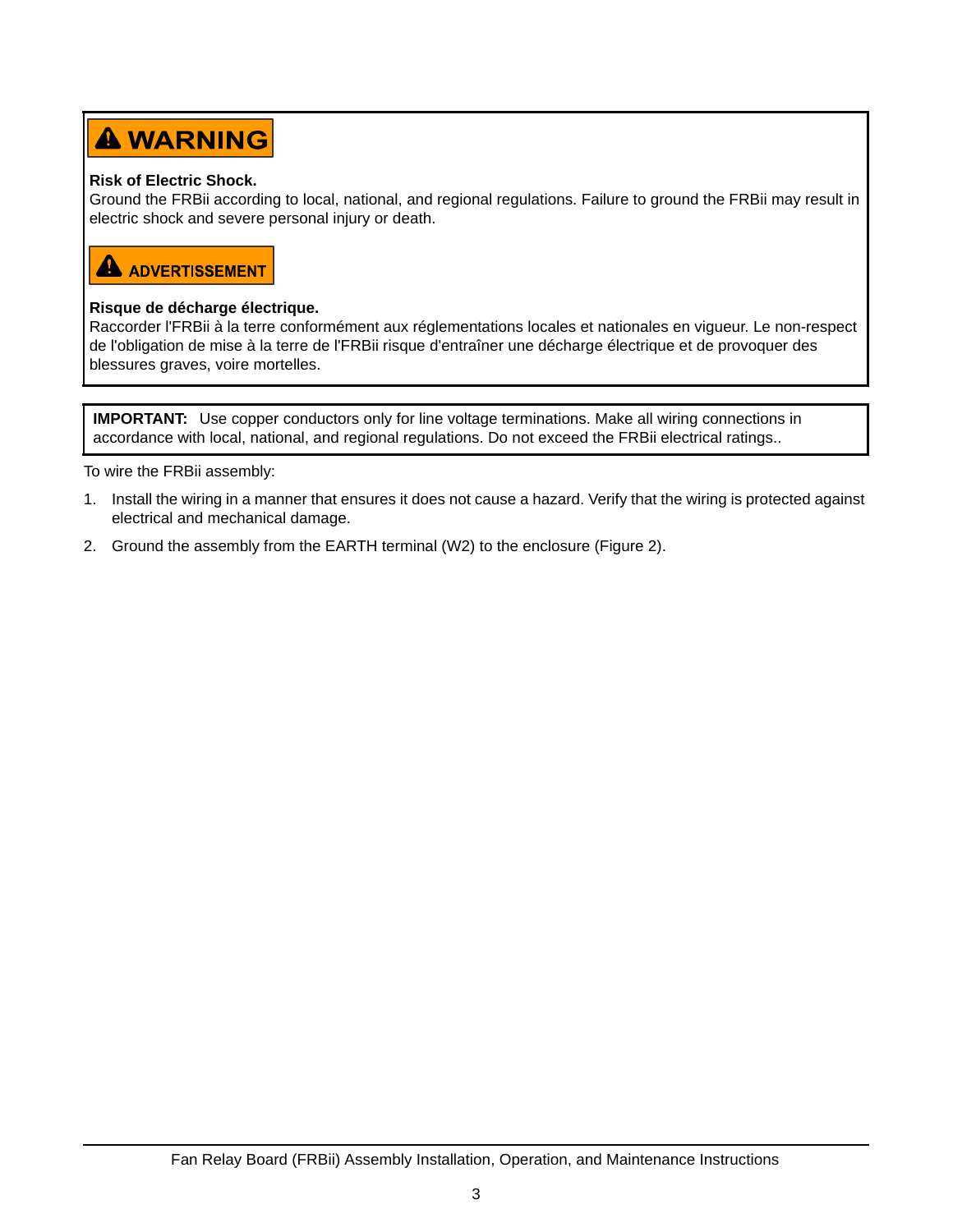<span id="page-3-0"></span>

**Figure 2: Wiring Diagram Example**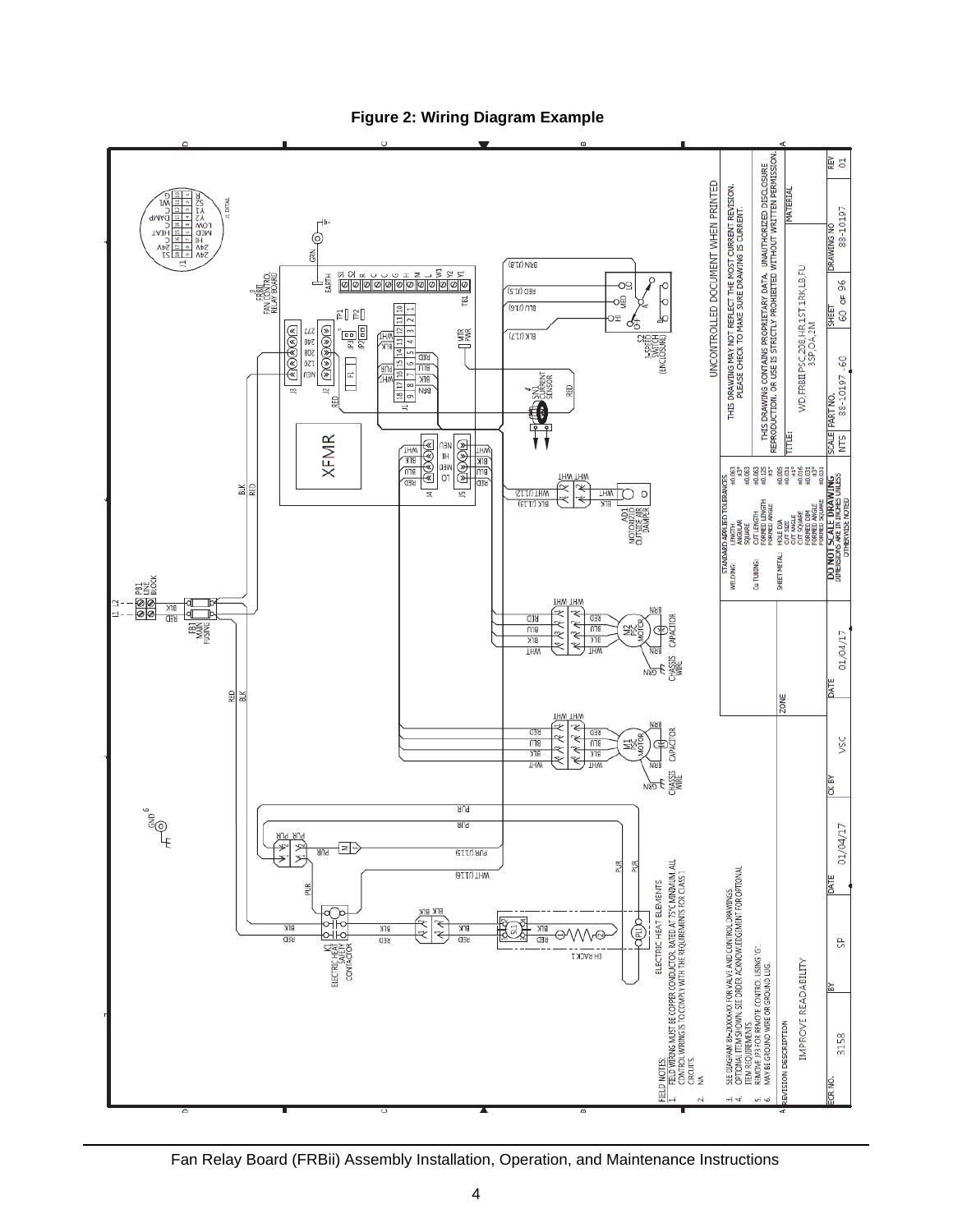### *Ratings*

#### **Table 1: FRBii Ratings**

| <b>Model Numbers</b>         | PK-FCU030-0 (25-3034-7), PK-FCU050-0 (25-3043-15)                    |  |  |
|------------------------------|----------------------------------------------------------------------|--|--|
| Voltage                      | 120 to 277 VAC                                                       |  |  |
| <b>Current (Fan Relays)</b>  | 12 A                                                                 |  |  |
| <b>Transformer Capacity</b>  | 30 VA, 50 VA                                                         |  |  |
| <b>Operating Temperature</b> | $-20^{\circ}$ to 60 $^{\circ}$ C (-4 $^{\circ}$ to 140 $^{\circ}$ F) |  |  |
| <b>Pollution Degree</b>      | 2                                                                    |  |  |
| <b>Rated Impulse Voltage</b> | 4,000 V (basic insulation), 6,000 V (reinforced insulation)          |  |  |

#### *Inputs and Outputs*

| <b>Pin Number</b>       | <b>Signal</b>                 |  |
|-------------------------|-------------------------------|--|
| 1                       | $Y1 - Cool 1$                 |  |
| $\mathbf{2}$            | Y2 - Cool 2                   |  |
| 3                       | W1 - Heat 1                   |  |
| 4                       | L - Low                       |  |
| 5                       | M - Medium                    |  |
| 6                       | H - High                      |  |
| $\overline{\mathbf{r}}$ | G - Fan Enable                |  |
| 8                       | C - Common (through JP2)      |  |
| 9                       | C - Common (through JP2)      |  |
| 10                      | R - 24 VAC                    |  |
| 11                      | S2 - Auxiliary Input (Heat 2) |  |
| 12                      | S1 - Common                   |  |

#### **Table 3: Low Voltage Peripheral Devices (J1) Signal Identification (Part 1 of 2)**

| <b>Pin Number</b>       | <b>Signal</b>            |  |  |
|-------------------------|--------------------------|--|--|
| $\mathbf{1}$            | R - 24 VAC               |  |  |
| $\overline{2}$          | S2 - Aux In (Heat 2)     |  |  |
| $\mathbf{3}$            | Y1 - Cool 1              |  |  |
| $\overline{\mathbf{4}}$ | Y2 - Cool 2              |  |  |
| $\sqrt{5}$              | LOW                      |  |  |
| $6\phantom{1}6$         | MED                      |  |  |
| $\overline{7}$          | <b>HIGH</b>              |  |  |
| 8                       | 24 V                     |  |  |
| $\boldsymbol{9}$        | 24 V                     |  |  |
| 10                      | G - Fan Enable           |  |  |
| 11                      | W1 - Heat 1              |  |  |
| 12                      | COM                      |  |  |
| 13                      | DAMP - Damper            |  |  |
| 14                      | COM                      |  |  |
| 15                      | <b>HEAT - Heat Ouput</b> |  |  |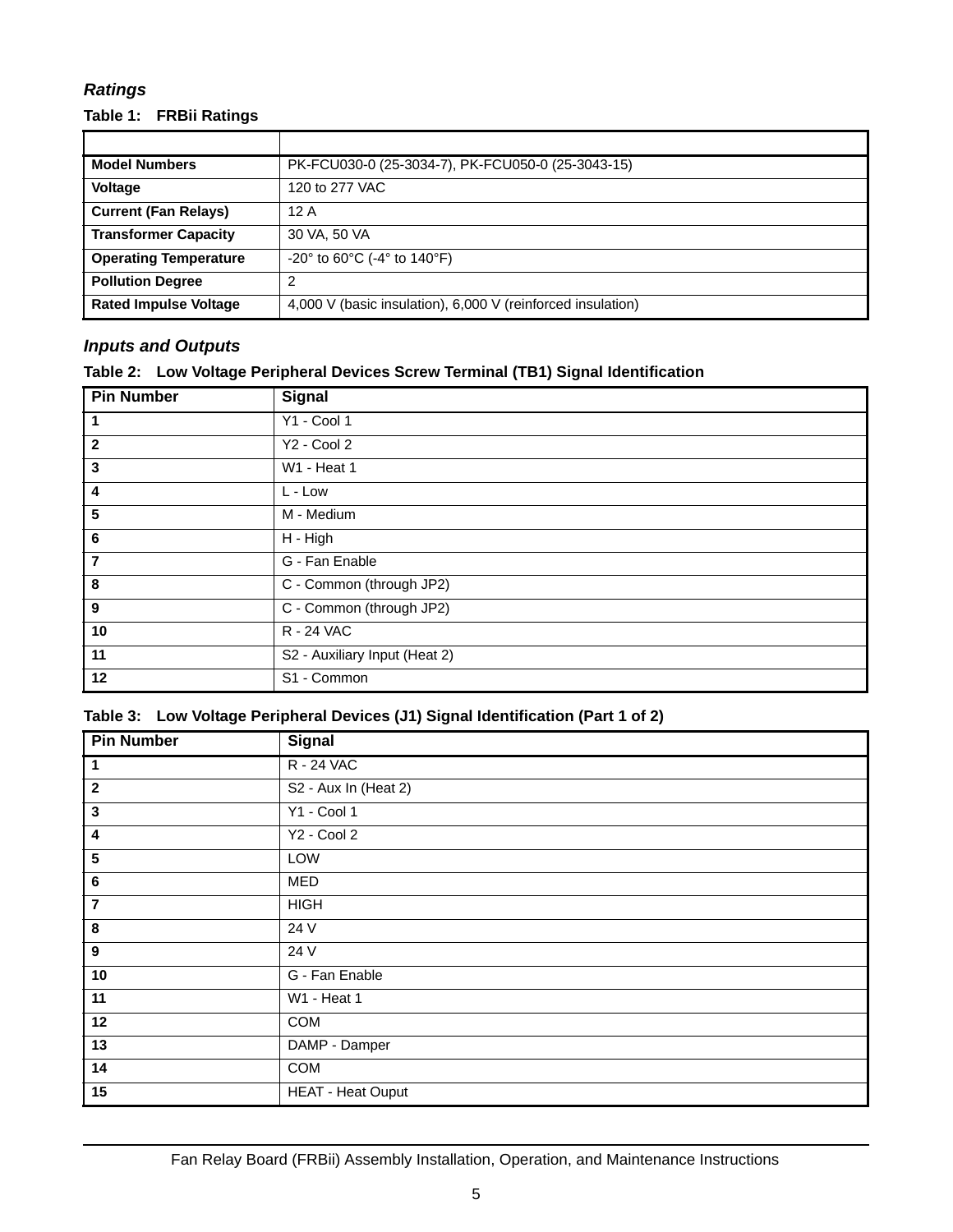#### **Table 3: Low Voltage Peripheral Devices (J1) Signal Identification (Part 2 of 2)**

| <b>Pin Number</b> | <b>Signal</b> |
|-------------------|---------------|
| 16                | COM           |
| .17               | 24 V          |
| 18                | S1 - Common   |

#### **Table 4: Incoming Power (J2 and J3) Signal Identification**

| <b>Pin Number</b> | <b>Signal</b> |
|-------------------|---------------|
|                   | <b>NEUT</b>   |
|                   | 120           |
|                   | 208           |
|                   | 240           |
|                   | 277           |

#### **Table 5: Motor Output (J4 and J5) Signal Identification**

| <b>Pin Number</b> | <b>Signal</b> |
|-------------------|---------------|
|                   | LOW           |
|                   | <b>MED</b>    |
| -3                | <b>HIGH</b>   |
|                   | NEUT          |

#### **W1 — MTR PWR**

The MTR PWR quick connect provides voltage to the line side of the fan speed relays through an external jumper. For PSC motor, this is the line voltage of the unit. For EC motors, this is either the 24 VAC (without PWM) or a switch contact common (with PWM).

#### **W2 — EARTH**

EARTH connection grounds the secondary side of the transformer to the enclosure cabinet through a wire bonded to the control enclosure.

To install connectors J1 through J5, insert the mating connector until the locking tabs latch. The connectors are keyed and can only be installed in one orientation. To remove connectors J1 through J5, press the locking tabs to release the latch and remove the connector.

To install W1 or W2, insert a female quick connect over the spade connector on the board. To remove, pull gently on the female quick connector (not the wire).

#### **Fuse**

A fuse is included on the secondary side of the transformer to protect the transformer from incorrect wiring of the devices (for example, thermostat and controller) that shorts the 24 VAC and COM. The fuse is a fast-acting glass body cylindrical fuse (5 x 20 mm). If tripped, replace the fuse by removing the tripped fuse with fuse pullers and replace using one of the fuses in [Table 6.](#page-5-0)

<span id="page-5-0"></span>

| <b>Transformer</b> | <b>Fuse</b> | <b>Manufacturer</b>     | <b>Part Number</b> |
|--------------------|-------------|-------------------------|--------------------|
| <b>30 VA</b>       | 2Α          | Littelfuse <sup>®</sup> | 0235003.MXP        |
|                    |             | Bussmann™               | BK/GMA-2-R         |
| 50 VA              | 3A          | Littelfuse <sup>®</sup> | 0235003.MXP        |
|                    |             | Bussmann™               | BK/GMA-3-R         |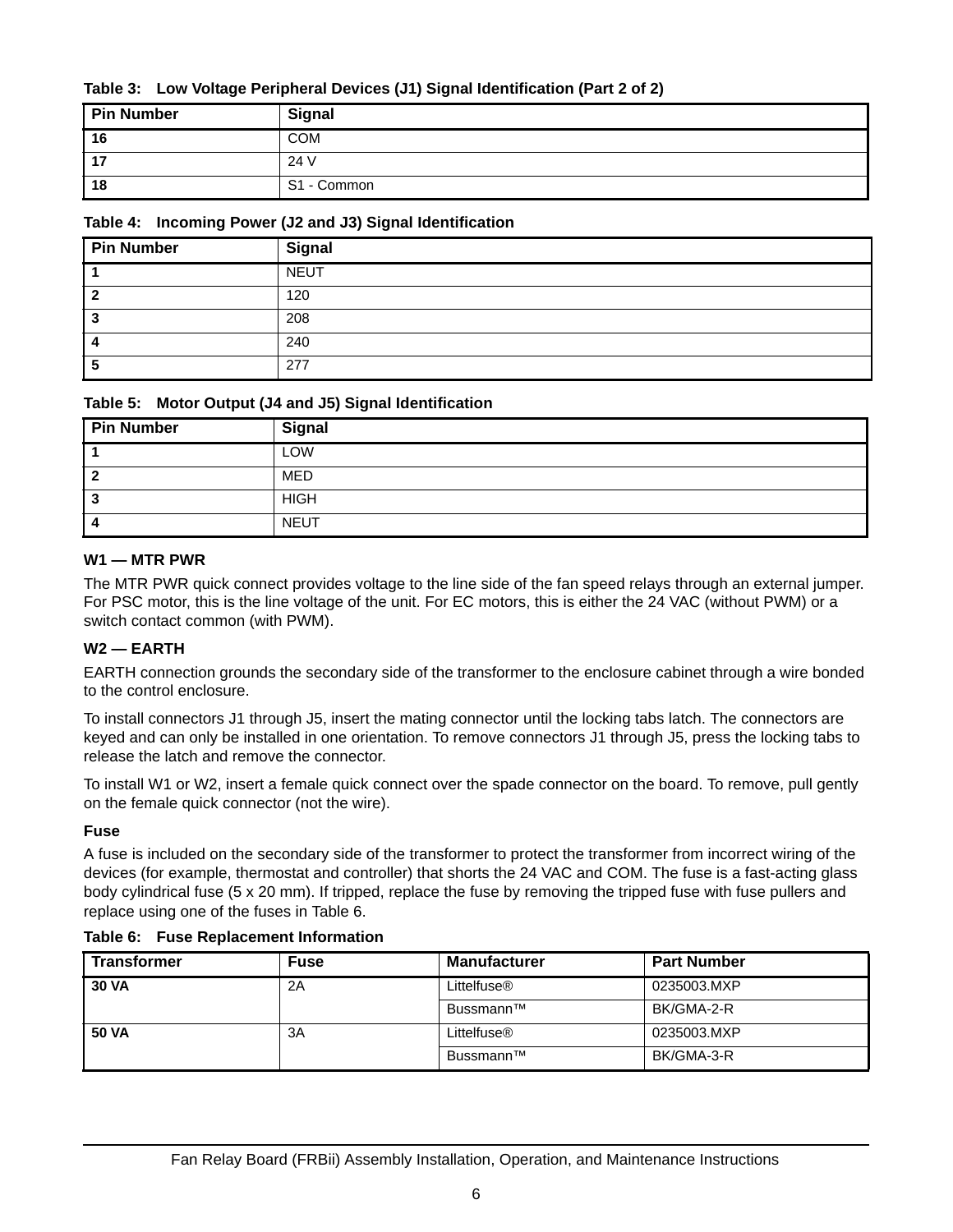#### **Heat Output**

The HEAT Output connects to an electrical heat contractor or relay. This output represents the command signal from the thermostat or controller on the W1 input. However, the output is interlocked with the fan relays to ensure that a fan speed is commanded when electric heat is requested.

#### **DAMP Output**

The DAMP output connects to a motorized damper actuator used to control airflow from an external source. The external source can be fresh air from outside the building or air from somewhere else inside the building. This output provides 24 VAC to energize the damper actuator. Like the electric heat output, this output is interlocked with the fan relays to ensure that a fan speed is commanded before energizing the damper actuator.

#### **Where to Install Float Switch**

To install a float switch, wire the float switch leads into S1 and C on the screw terminals. After wiring the float switch, remove jumper JP2. Remove the JP2 jumper for the float switch to correctly operate. If JP2 remains installed, the float switch is shorted and the unit does not respond appropriately when the float switch opens.

**Note:** If a float switch was installed in the factory, the float switch may be connected to the J1 connector instead of wired to the screw terminal.

#### **How to Start/Stop the Fan**

To start or stop the fan from an external controller, wire the leads for the switch contacts (either made or broken) to R and G on the screw terminals. After wiring the switch, remove jumper JP3. Remove the JP3 jumper for the external start/stop control to correctly operate.

#### **How to Add a Remote Three-Speed Switch**

To add a remote three-speed switch, wire the leads for the switch to G, H, M and L on the screw terminals. After wiring the switch, remove jumper JP1. Remove the JP1 jumper for the remote 3-speed switch to correctly operate.

#### **Jumpers**

**JP1**: Speed Select Jumper – This jumper is installed between 24 V and HIGH when a three-speed switch is not included (remote or unit mounted). The jumper is installed at the end of the harness connected to J1. If a three-speed switch is added later, JP1 must be removed.

**JP2:** Float Switch Jumper – This jumper is installed between S1 and C when a float switch is not installed. The jumper is removed when a float switch is installed.

**JP3:** Fan Enable Jumper – This jumper is installed between R and G/24V. The jumper is removed for remote control of the fan motor. In most instances, JP3 is installed (unless a thermostat or controller is remotely controlling the equipment).

[Figure 3](#page-7-0) shows the JP2 and JP3 locations.

#### **Test Points**

**TP1: 24VAC and TP2: COM** – If incoming voltage is within tolerance, then use these test points to verify the transformer is correctly producing 24 V. Connect to the test points with mini-hook test clips for a digital multimeter. Test point locations for TP1 and TP2 can be seen in [Figure 3](#page-7-0).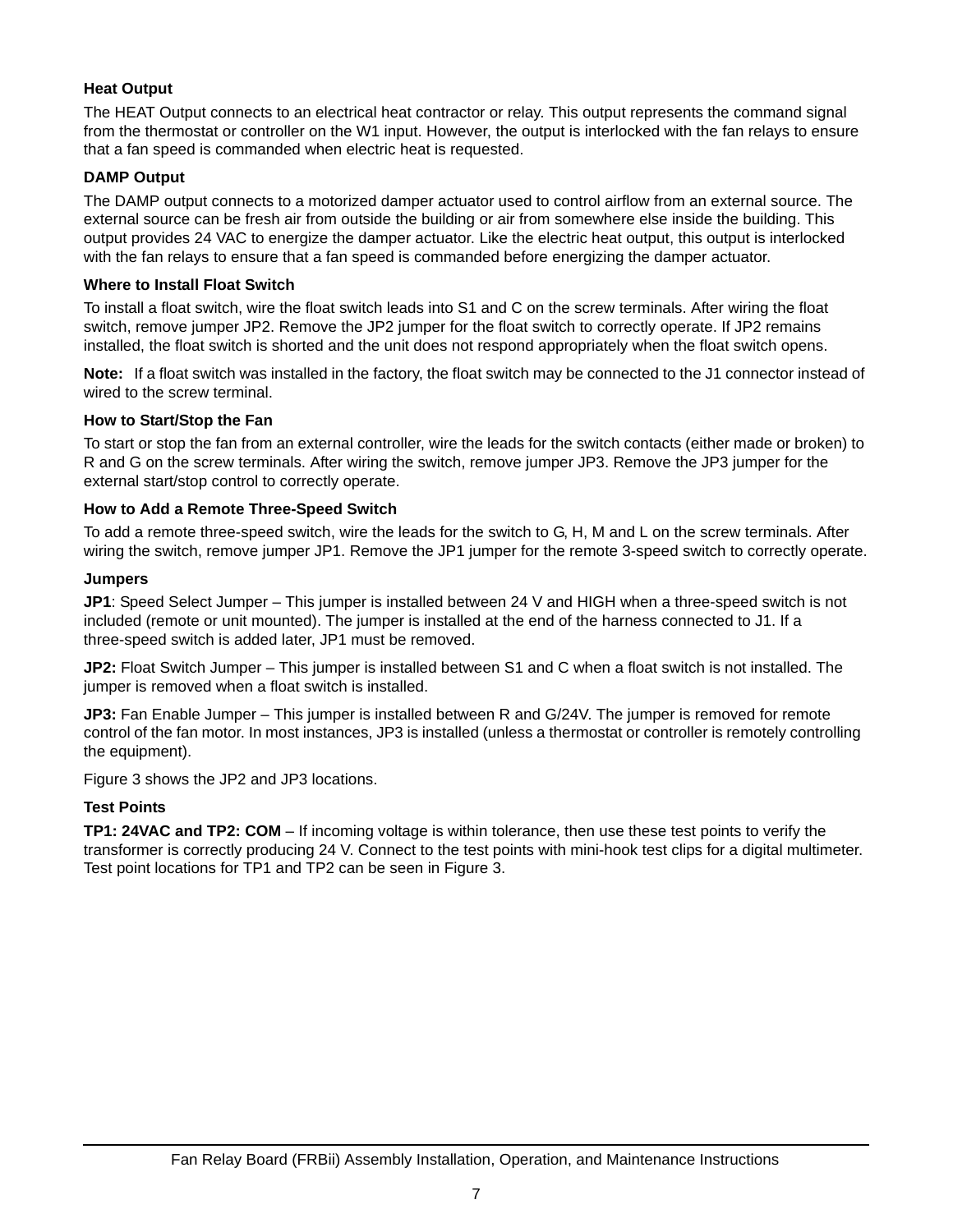<span id="page-7-0"></span>

**Figure 3: FRBii Jumpers and Test Positions**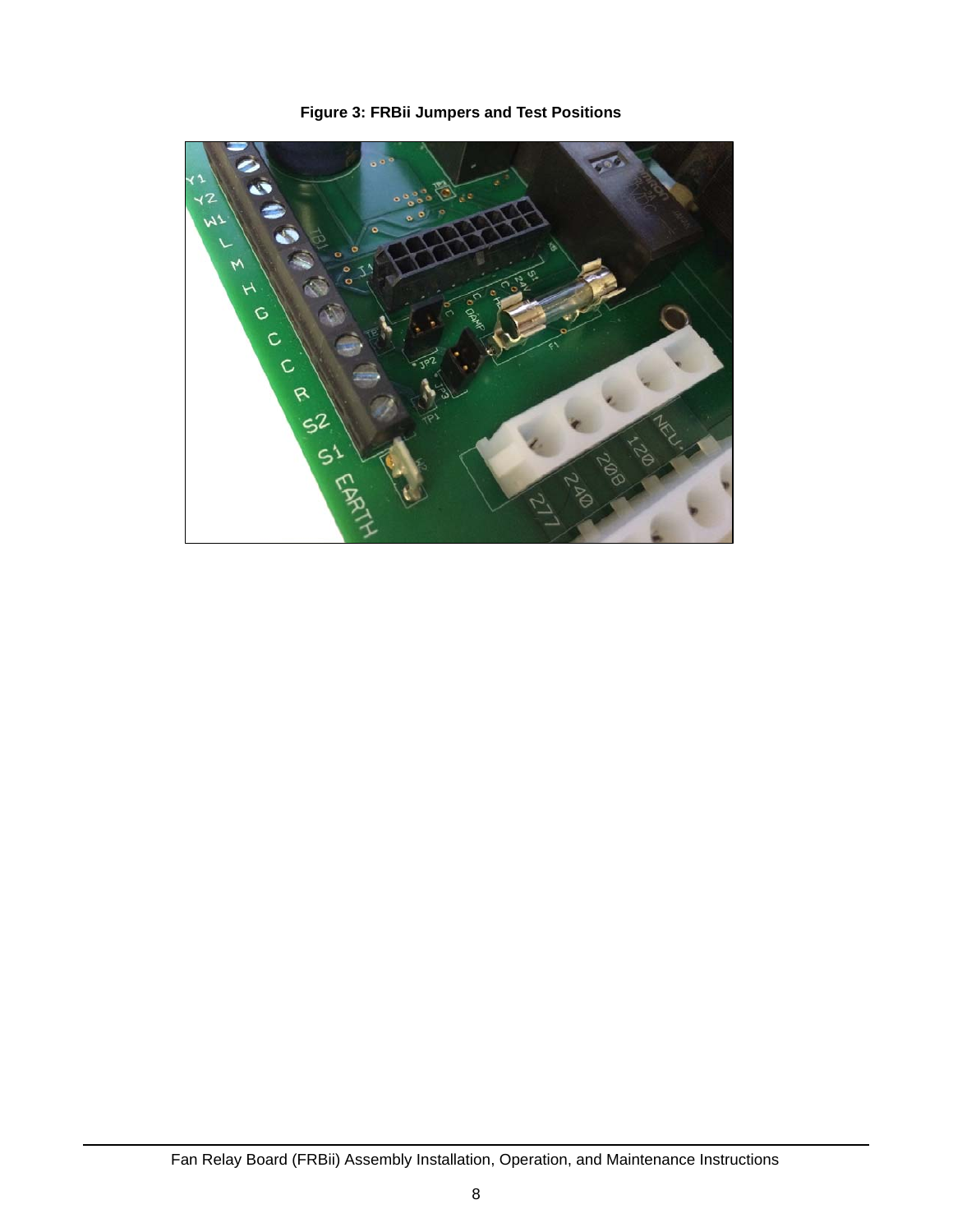### *Screw Terminal Signals*

| <b>PIN</b>              | <b>Signal</b>                    | <b>Internal Connections</b>                                                                                         | <b>Description</b>                                                                                                                                                                                                                                                                                                                                             |  |
|-------------------------|----------------------------------|---------------------------------------------------------------------------------------------------------------------|----------------------------------------------------------------------------------------------------------------------------------------------------------------------------------------------------------------------------------------------------------------------------------------------------------------------------------------------------------------|--|
| $\overline{1}$          | $Y1 - Cool 1$                    | $J1-3$                                                                                                              | Chilled water valve actuator control input, and<br>thermostat cooling output.                                                                                                                                                                                                                                                                                  |  |
| $\overline{2}$          | $Y2 - Cool 2$                    | $J1-4$                                                                                                              | "Close" input of modulating chilled water valve actuator<br>or 2nd stage chilled water valve actuator control input,<br>and thermostat cooling output. Y1 is "Open" output if<br>floating {tristate} chilled water valve actuator is installed.                                                                                                                |  |
| $\overline{\mathbf{3}}$ | $WI$ $-$ Heat 1                  | $J1 - 11$<br>J1-15 (through fan<br>interlock relay for factory<br>termination to EH relay)                          | Wire connection point for hot water valve actuator or 1st-<br>stage EH control input, and thermostat heating output.                                                                                                                                                                                                                                           |  |
| $\overline{\mathbf{4}}$ | $L - Low$                        | $J1-5$                                                                                                              | Low-speed control input for onboard relay.                                                                                                                                                                                                                                                                                                                     |  |
| $\overline{\mathbf{5}}$ | $M$ – Medium                     | $J1-6$                                                                                                              | Medium-speed control for onboard relay.                                                                                                                                                                                                                                                                                                                        |  |
| $6\phantom{a}$          | $H - H$ igh                      | $J1-7$                                                                                                              | High-speed control input for onboard relay.                                                                                                                                                                                                                                                                                                                    |  |
| $\overline{7}$          | G - Fan Enable                   | $J1-8$<br>$J1-9$<br>$J1-10$<br>$J1-17$<br>J1-1 (through JP3)<br>TP1 (through JP3)                                   | Used to allow external start-stop control from an external<br>source.                                                                                                                                                                                                                                                                                          |  |
| 8                       | $C -$ Common<br>(through JP2)    | $J1 - 12$<br>$J1 - 14$                                                                                              | Device common, including onboard speed relays<br>(all terminals C and COM on board are internally                                                                                                                                                                                                                                                              |  |
| $\boldsymbol{9}$        | $C -$ Common<br>(through JP2)    | $J1 - 16$<br>TP <sub>2</sub><br>J1-18 (through JP2)<br>W2 (through JP2)                                             | connected).                                                                                                                                                                                                                                                                                                                                                    |  |
| 10                      | $R - 24$ VAC                     | $J1-1$<br>TP <sub>1</sub><br>J1-8 (through JP3)<br>J1-9 (though JP3)<br>J1-10 (through JP3)<br>J1-17 (through JP3)  | Transformer "hot" connection (24 VAC).                                                                                                                                                                                                                                                                                                                         |  |
| 11                      | S2 - Auxiliary Input<br>(Heat 2) | $J1-2$                                                                                                              | Used for different functions based on application, such<br>as:<br>2 <sup>nd</sup> stage heat control for two-stage EH applications<br>Changeover water valve/aquastat for two pipe<br>changeover applications.<br>"Close" input of modulating hot water valve actuator<br>and "Close" output of thermostat in floating (tristate)<br>water valve applications. |  |
| 12                      | $S1 -$ Common                    | $J1-18$<br>W <sub>2</sub><br>TP2 (through JP2)<br>J1-12 (through JP2)<br>J1-14 (through JP2)<br>J1-16 (through JP2) | Common side of transformer. Jumped to C (common)<br>through JP2. If application calls for float switch, JP2 is<br>removed and float switch is connected between S1<br>and C.                                                                                                                                                                                   |  |

|  |  |  |  | Table 7: Screw Terminal Signal Identification |
|--|--|--|--|-----------------------------------------------|
|--|--|--|--|-----------------------------------------------|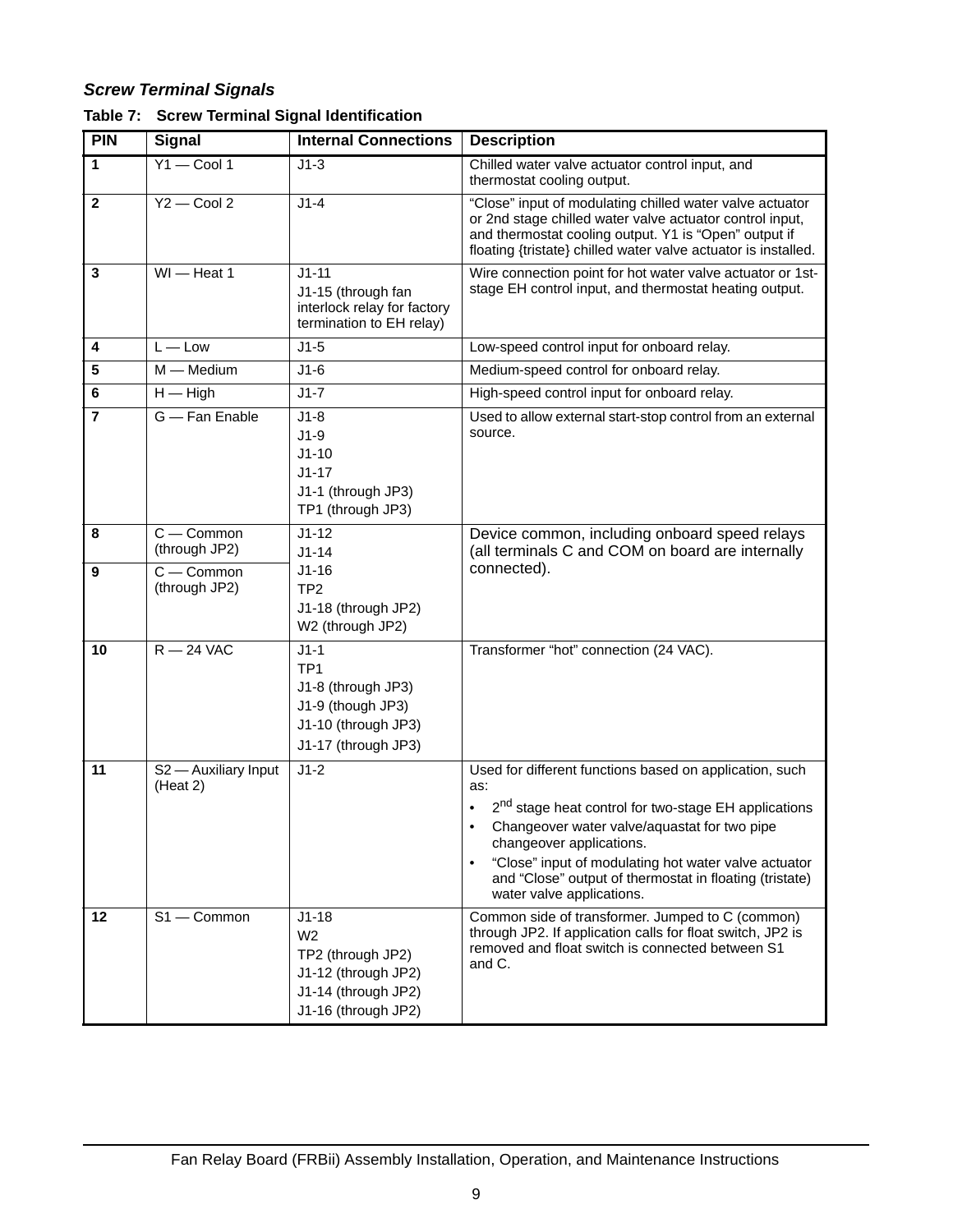## **A WARNING**

#### **Risk of Electric Shock.**

Disconnect or isolate all power supplies before making electrical connections. More than one disconnection or isolation may be required to completely de-energize equipment. Contact with components carrying hazardous voltage can cause electric shock and may result in severe personal injury or death.

### **A** ADVERTISSEMENT

#### **Risque de décharge électrique.**

Débrancher ou isoler toute alimentation avant de réaliser un branchement électrique. Plusieurs isolations et débranchements sont peut-être nécessaires pour -couper entièrement l'alimentation de l'FRBii. Tout contact avec des composants conducteurs de tensions dangereuses risque d'entraîner une décharge électrique et de provoquer des blessures graves, voire mortelles.

The fan relay board requires no routine maintenance. [Table 8](#page-9-0) describes the screw terminal signals.

| Problem                                                    | <b>Possible Cause</b>                                           | <b>Corrective Action</b>                                                                                                                                                                                                                                                              |
|------------------------------------------------------------|-----------------------------------------------------------------|---------------------------------------------------------------------------------------------------------------------------------------------------------------------------------------------------------------------------------------------------------------------------------------|
| No 24 VAC Power                                            | Incorrect incoming line<br>voltage                              | Verify incoming voltage to the unit is within 10% of nominal voltage on the<br>label.                                                                                                                                                                                                 |
|                                                            | Improper wiring<br>connections                                  | Verify that the unit is wired per the wiring diagram for incoming voltage. If<br>the unit includes main fusing, verify that the fuses are not blown.                                                                                                                                  |
|                                                            | Blown fuse onboard (F1)                                         | Measure resistance across fuse:                                                                                                                                                                                                                                                       |
|                                                            |                                                                 | A properly working fuse measures < 1.0 ohms<br>٠                                                                                                                                                                                                                                      |
|                                                            |                                                                 | A blown fuse measures as an open circuit.<br>٠                                                                                                                                                                                                                                        |
|                                                            |                                                                 | Replace the fuse if blown. Use one of the replacement fuses identified in<br>Table 6.                                                                                                                                                                                                 |
|                                                            | JP2 removed without<br>float switch installed                   | Verify that either a float switch or a JP2 is installed. If neither are present,<br>install one of them.                                                                                                                                                                              |
|                                                            | Float switch tripped                                            | Verify float switch is connected.                                                                                                                                                                                                                                                     |
|                                                            | JP3 removed without<br>external start/stop control<br>installed | Verify that either an external start/stop or a JP3 jumper is installed. If<br>neither are present, install one of them.                                                                                                                                                               |
|                                                            | Damaged transformer                                             | If all of the above are confirmed or revised, replace the fan relay board.                                                                                                                                                                                                            |
| <b>Fan Motor does</b>                                      | No 24 VAC power                                                 | See above?                                                                                                                                                                                                                                                                            |
| not run                                                    | Fan speed is not<br>commanded                                   | Verify that the fan motor is running. The fan speed may be commanded<br>from jumper JP1, a unit- or remote-mounted three-speed switch, or a<br>three-speed thermostat.                                                                                                                |
| <b>Electric heat will</b><br>not turn on                   | Fan speed is not<br>commanded                                   | Verify that the fan motor is running. The fan speed may be commanded<br>from jumper JP1, a unit-or remote-mounted three-speed switch, or a three-<br>speed thermostat, but must be commanded from one of these sources to<br>energize the electric heat contactor on a call for heat. |
| <b>Outside Air</b><br>Damper actuator<br>will not energize | Fan speed is not<br>commanded                                   | Verify that the motor is running. The fan speed may be commanded from<br>jumper JP1, a unit-or remote-mounted three-speed switch, or a three-<br>speed thermostat, but must be commanded from one of these sources to<br>energize the damper actuator.                                |

#### <span id="page-9-0"></span>**Table 8: Fan Relay Board Troubleshooting**